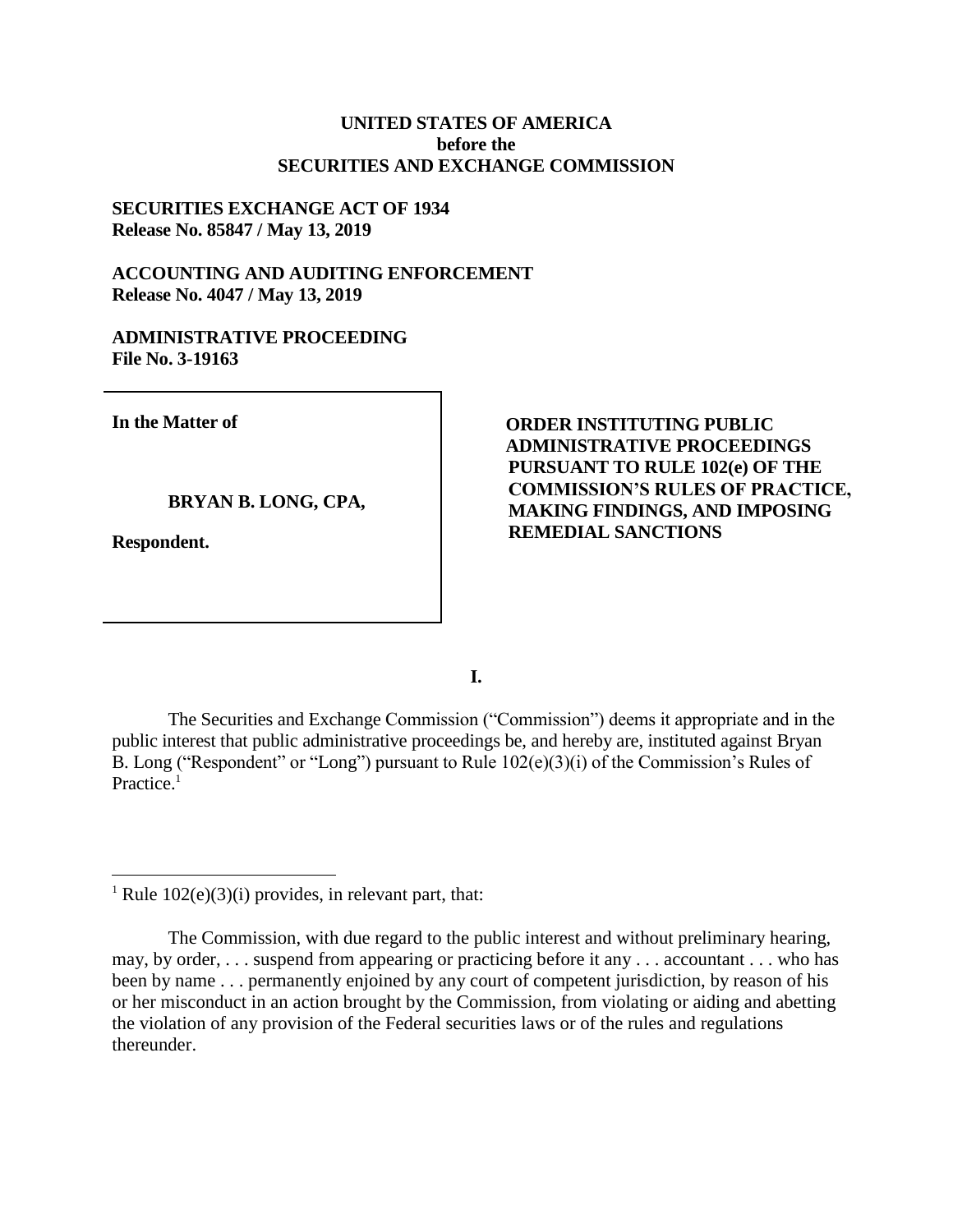In anticipation of the institution of these proceedings, Respondent has submitted an Offer of Settlement (the "Offer") which the Commission has determined to accept. Solely for the purpose of these proceedings and any other proceedings brought by or on behalf of the Commission, or to which the Commission is a party, and without admitting or denying the findings herein, except as to the Commission's jurisdiction over him and the subject matter of these proceedings, and the findings contained in Section III.5 below, which are admitted, Respondent consents to the entry of this Order Instituting Public Administrative Proceedings Pursuant to Rule 102(e) of the Commission's Rules of Practice, Making Findings, and Imposing Remedial Sanctions ("Order"), as set forth below.

#### **III.**

On the basis of this Order and Respondent's Offer, the Commission finds that:

1. Long, age 42, is and has been a certified public accountant licensed to practice in the State of Virginia. Long was the Director of SEC Reporting at eBay, Inc. ("eBay") from October 2013 to July 2015, and then at PayPal Holdings, Inc. ("PayPal") from July 2015 to December 2015. Prior to his employment at eBay and PayPal, Long worked for ten years at a prominent accounting and auditing firm in a variety of roles related to auditing.

2. eBay is a Delaware corporation headquartered in San Jose, California that owns and operates, among other things, an online marketplace and, prior to July 17, 2015, PayPal's digital payments business. eBay's common stock is registered with the Commission pursuant to Section 12(b) of the Exchange Act and trades on the NASDAQ Global Select Market (symbol: EBAY). eBay files periodic reports with the Commission pursuant to Section 13(a) of the Exchange Act and related rules thereunder. On July 17, 2015, eBay and PayPal separated into independent publicly traded companies.

3. PayPal is a Delaware corporation headquartered in San Jose, California that operates a digital payment network. PayPal's common stock is registered with the Commission pursuant to Section 12(b) of the Exchange Act and trades on the NASDAQ Global Select Market (symbol: PYPL). PayPal files periodic reports with the Commission pursuant to Section 13(a) of the Exchange Act and related rules thereunder. Prior to July 17, 2015, PayPal was a subsidiary of eBay.

4. Xoom Corporation ("Xoom") was a Delaware corporation headquartered in San Francisco, California that provided international money transfer and remittances across a number of cross-border corridors. Xoom's common stock was registered with the Commission pursuant to Section 12(b) of the Exchange Act and traded on the NASDAQ Stock Market (symbol: XOOM). On July 1, 2015, PayPal and Xoom jointly announced that PayPal would acquire Xoom for approximately \$890 million net of cash. On November 12, 2015, PayPal's acquisition of Xoom closed. Xoom now operates as a separate service within PayPal.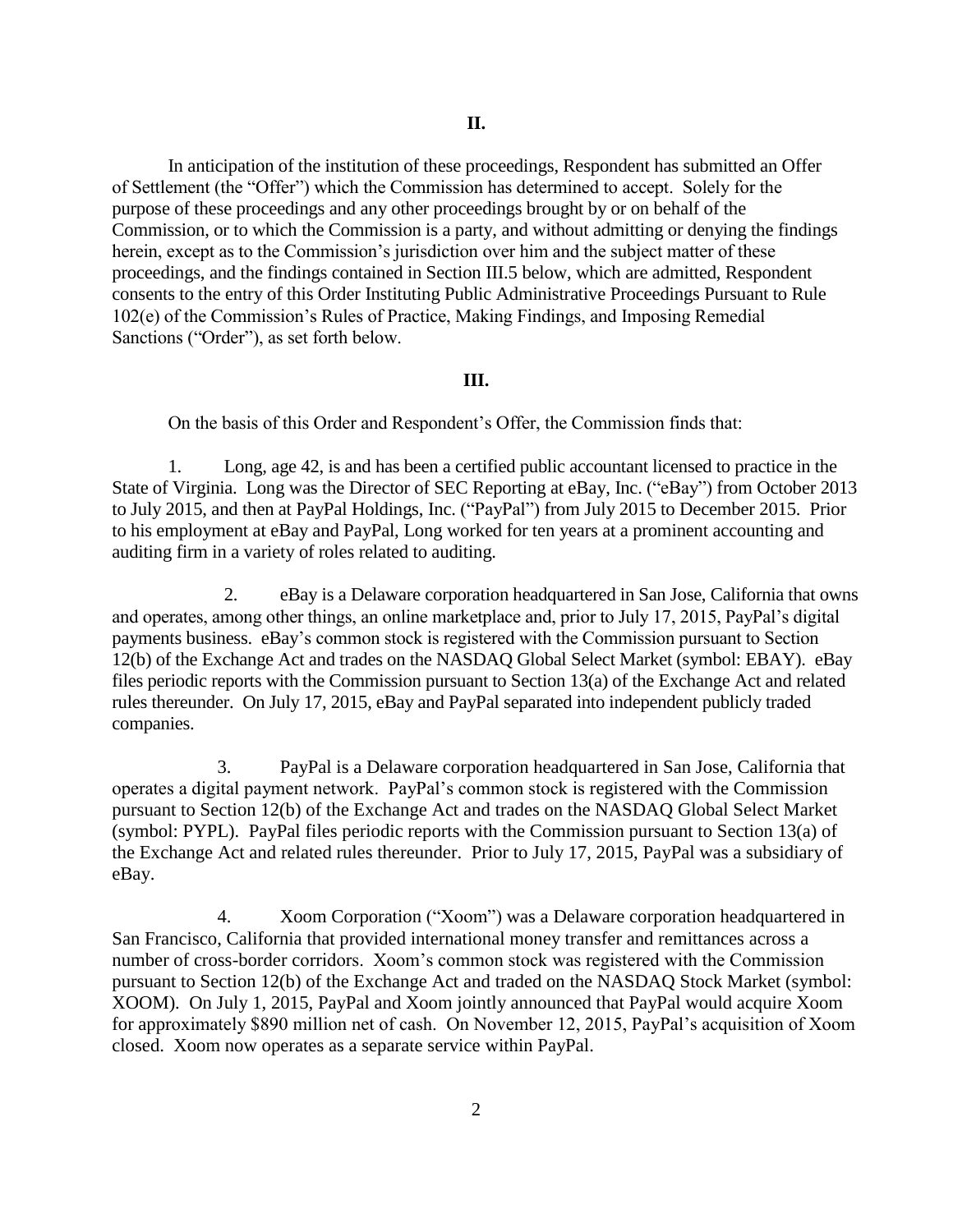5. On September 28, 2018, the Commission filed a complaint against Long in SEC v. Bryan B. Long (Civil Action No. 18-CV-05973-EMC). On May 7, 2019, the court entered an order permanently enjoining Long, by consent, from future violations of Sections 10(b) of the Exchange Act and Rule 10b-5 thereunder. Long was also ordered to pay \$35,842.49 in disgorgement of profits gained as a result of the conduct alleged in the complaint, and \$636.66 in prejudgment interest; and a \$35,842.49 civil money penalty.

6. The Commission's complaint alleged, among other things, that Long bought speculative call options on Xoom stock based on material nonpublic information about PayPal's planned acquisition of Xoom that he learned in advance of the announcement of the deal. The complaint alleged that Long first purchased over \$10,500 of Xoom call options on May 20, 2015, within five days of PayPal making its initial offer to acquire Xoom. The complaint alleged that after Long received information that a deal could be announced in early July, he made a second purchase of another \$5,000 of Xoom call options on June 22, 2015, which were set to expire less than thirty days after his purchase. After the market closed on July 1, 2015, PayPal's acquisition of Xoom was made public. The next morning, Xoom stock opened trading at \$25.50 per share, a 52-week high, and Long sold all of his Xoom options, reaping \$35,842.49 in profits.

#### **IV.**

In view of the foregoing, the Commission deems it appropriate and in the public interest to impose the sanction agreed to in Respondent Doe's Offer.

Accordingly, it is hereby ORDERED, effective immediately, that**:**

A. Long is suspended from appearing or practicing before the Commission as an accountant.

B. After three years from the date of this order, Long may request that the Commission consider his reinstatement by submitting an application (attention: Office of the Chief Accountant) to resume appearing or practicing before the Commission as:

 1. a preparer or reviewer, or a person responsible for the preparation or review, of any public company's financial statements that are filed with the Commission (other than as a member of an audit committee, as that term is defined in Section  $3(a)(58)$  of the Securities Exchange Act of 1934). Such an application must satisfy the Commission that Long's work in his practice before the Commission as an accountant will be reviewed either by the independent audit committee of the public company for which he works or in some other acceptable manner, as long as he/she practices before the Commission in this capacity; and/or

2. a preparer or reviewer, or a person responsible for the preparation or review, of any public company's financial statements that are filed with the Commission as a member of an audit committee, as that term is defined in Section 3(a)(58) of the Securities Act of 1934. Such an application will be considered on a facts and circumstances basis with respect to such membership, and the applicant's burden of demonstrating good cause for